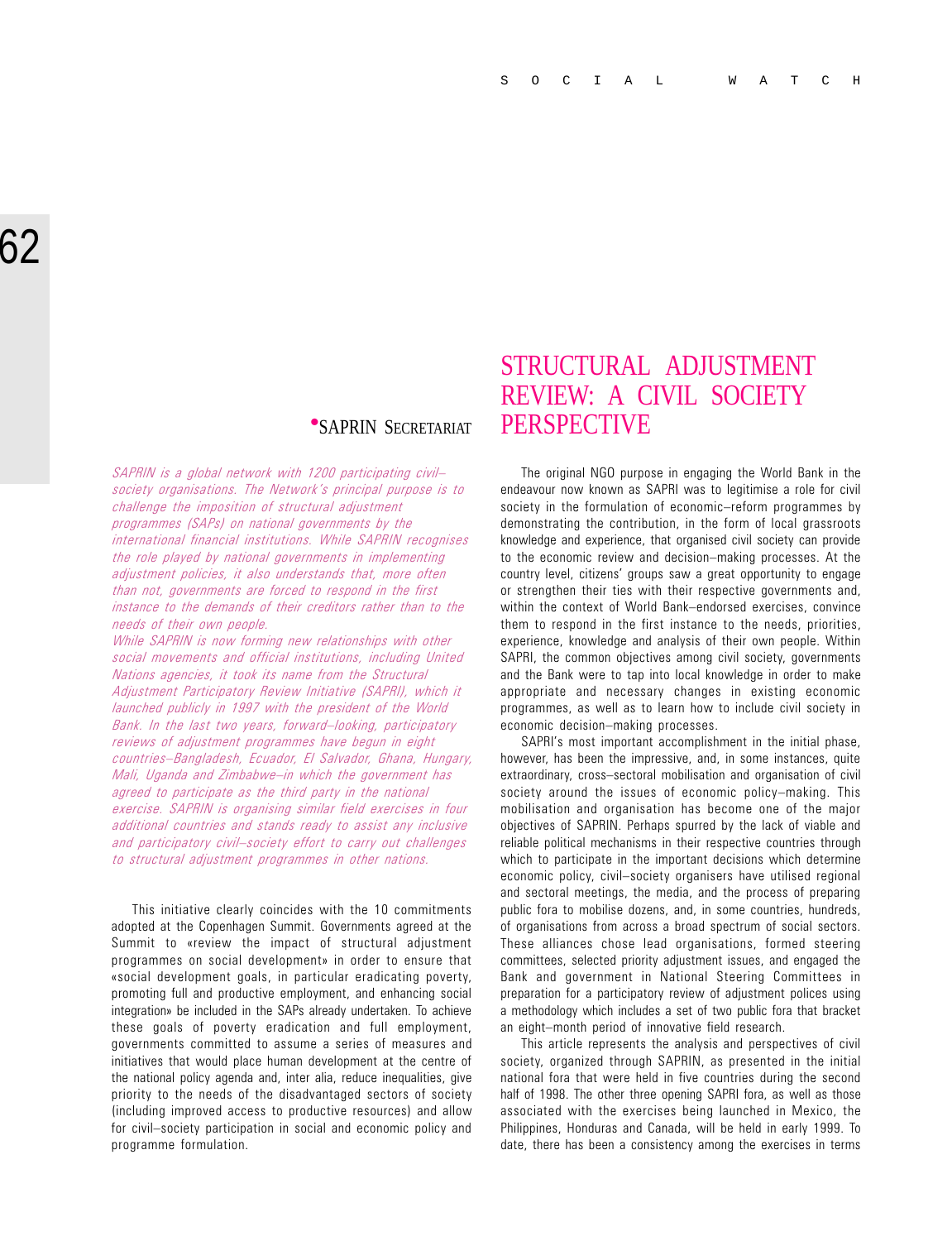of the policies selected for assessment and the citizen articulation of the effects of those policies.

For the purposes of this article, we have grouped the issues addressed into three major categories: privatisation of both the industrial and infrastructure sectors; liberalisation of trade, prices and the financial system; and fiscal policy reform, particularly the imposition of user fees. An assessment from El Salvador on the effects of the labour-market reform programme is also included. We have compiled this report directly from the presentations and discussions at each of the country fora. Keeping in mind the commitments from the Copenhagen Summit, emphasis is placed on the effect of adjustment policies on poverty, income distribution, basic services, and employment and workers' rights, as well as their impact on small-scale producers, women and disadvantaged groups.

The economic and social effects of these adjustment policies are extensive and are indicative of the civil-society critiques of similar policies across much of the rest of the world. Although it would be premature to draw definitive conclusions before the research phase of all the country exercises has been completed, it is possible to identify clear trends.

Under privatisation policies there has been an increase in unemployment and job insecurity, workers' rights have been weakened, regulatory efforts have been ineffectual, user costs have increased while service quality has declined, and service expansion has not met needs. In some cases, privatized industries have proven to be more inefficient than public enterprises. Liberalisation policies have had a significant negative impact on agricultural production and the rural sector, women, unskilled workers, and small and micro-enterprises, thereby exacerbating inequalities and leading to a further concentration of wealth. Local industry has suffered, and priority has not been given to reorienting and strengthening local productive capacity. Fiscal policy reform, in the form of public expenditure cuts and imposition of user fees, has led to reduced access by the poor and disadvantaged groups to quality health care, education and housing.

These effects-identified by SAPRIN-affiliated civil-society organisations in public fora held in Bangladesh, El Salvador, Ghana, Hungary, and Uganda-should raise concern, not only because of the hardships they represent for increasing numbers of poor and low-income people in many developing countries, but because they indicate a lack of progress in compliance with commitments made at the Copenhagen Summit. The following sections of this article briefly describe some of the effects of structural adjustment programmes in those five countries.

#### PRIVATISATION – OF INDUSTRY AND PUBLIC UTILITIES

Privatisation in Uganda has resulted in some 350,000 people being retrenched, a failure to increase industrial efficiency, and, with the private sector not expanding fast enough, a sharp increase in unemployment. Those laid off were not prepared for life in the private sector, as no training was provided. Some did not even receive severance packages, and for all those who did, the packages were too small, according to participants at the SAPRI

forum. One result has been an increase in informal–sector activity. Meanwhile, among the employed, expatriates have received the higher-level jobs, leaving Ugandans with the low-level posts.

Civil-society representatives complained that the new owners of the privatised enterprises underpay their employees, offer no job security, and do not follow labour regulations. These participants pointed out that employers have defied the country's Constitution by not recognising trade unions and that any worker seen organising a union is fired. With the Ministry of Labour reduced to the status of a department, officials have been unable to do much, and the laws that protect the rights of workers are weak or non-existent.

Participants at the SAPRI forum argued that the very threat of unemployment has led workers to compromise their rights when employers do not follow the law. With the economic architects not wanting to slow down the process of privatisation, employers have proceeded to sweep aside trade unions. Payment of salaries is often late and, with no limit on overtime, employees are generally overworked, according to labour representatives. In addition, they explained that safety standards are low, with most privatised firms unwilling to adhere to safety regulations or to adequately invest in plant improvements.

In Bangladesh, forum participants noted that newly privatised firms experienced an increase in non-performing loans and defaults. Failure to assess the capacity of the local private sector, which in Bangladesh is highly underdeveloped, meant that many of the recently privatised industries have either shut down, are struggling, or grossly exploit labour. Privatisation in the jute sector was disastrous. Because jute represents the lifeblood of Bangladesh's industrial sector, demise of the jute sector has had negative ramifications throughout the entire economy. Privatisation of the sector led to a 50% decline in gross production. Most jute factories closed and 39,000 workers were laid off. Meanwhile, many of those who bought the jute mills at bargain prices are major loan defaulters.

Participants at the SAPRI forum partly blamed the World Bank for this mess since it had given incorrect advice, and said that the Bank should be held accountable when it provides faulty advice. In conclusion, participants felt that the economic reform process should be re-designed to boost indigenous-led industrialisation, since this could lead to industrial dynamism and higher employment. They also insisted that all stakeholders need to be involved in this process because one of the reasons for the failure of the past and current economic reforms has been the exclusion of workers from the decision–making process.

The privatisation process in Hungary is highly unpopular because of its negative impact on workers and on the value of firms. In 1994, only 35% of the population approved of the process. Between 1990 and 1996, 11% of state-owned firms (in terms of total equity capital) were liquidated, and another 20% of the value of the original equity capital was lost due to the privatisation process. As a result of privatisation, automation and the loss of the Soviet market, there has been a 30% reduction in the country's workforce, effected in part through early retirement. Romas, or gypsies, have been hurt the most, as they historically performed the dirtiest work at the lowest pay. They were forgotten during the privatisation process and were thrown back into hopelessness.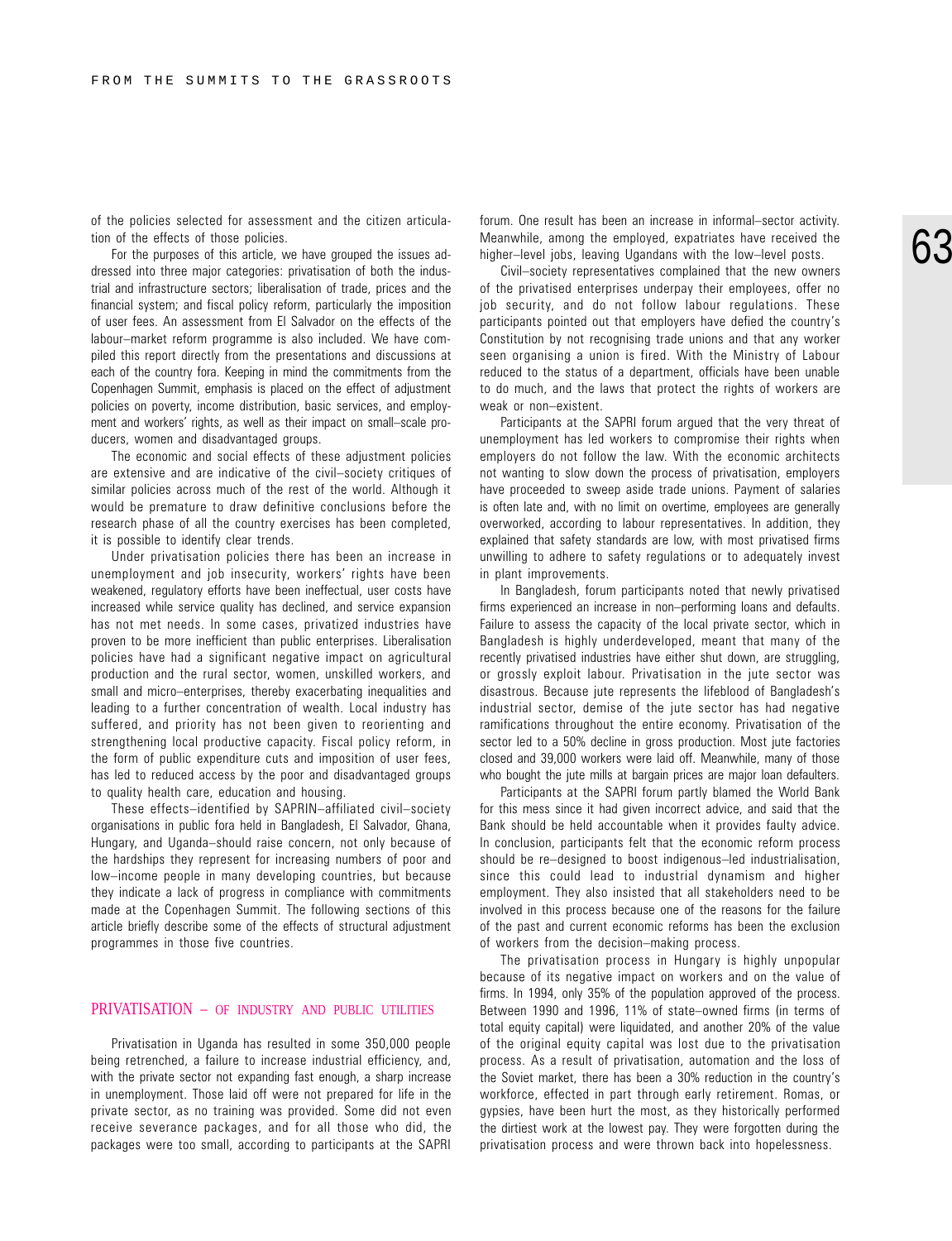Participants at the SAPRI forum pointed out that many people have lost their jobs in the on-going process of infrastructure privatisation. Local governments are looking to privatise water and other utilities, but the experience in Budapest, where officials sold the water utility at 25% of its nominal value, does not inspire confidence in these plans. Furthermore, at the national level, it was charged that the government did not live up to the commitments it made to the unions. As a result, maintenance people have been laid off, thus also negatively affecting consumers, who have lost services.

The privatisation of electricity distribution in El Salvador has resulted in increased rates, reduced access for low-income people and a notable decline in the quality of service. A lack of transparency in bidding processes and an overall lack of regulation of the private sector providers has contributed to these negative results.

To pay for increased rates, families have been forced to cut back on other expenditures and ration their use of electricity. Women often bear the greatest burden of increased prices because they have greater domestic and child-rearing responsibilities, often in addition to paid work outside the home. In an effort to ration electricity use, many rural families are resorting to more traditional energy sources-especially collecting and burning wood-which contributes to deforestation and generates a significant additional workload (mostly for women). Children have also been negatively affected by price increases, since families have reduced their expenditures for education and recreation. In an effort to supplement family income, children are sent to work, contributing to an increase in child labour. The impact of price increases is also seen among micro and small enterprises, many of which have been forced to close down because they can no longer afford to pay their electricity bills.

Access to electricity has also been restricted. Participants at the SAPRI forum noted that low-income communities in rural areas have been hardest hit since the newly privatised electric companies do not see most rural areas as sufficiently profitable and therefore prefer to export power to neighbouring countries. Such a profit driven mentality, forum participants argued, has overshadowed concerns about quality and expansion of services. As a result, the quality of service has dropped considerably. There are regular and prolonged blackouts in some areas, customer complaints are not addressed, customers are not provided with basic service and billing information, and overcharging is a common practice. Cases like the over-exploitation of geothermal energy in the town of Berlin and the massive deforestation caused by CLESA (a private electricity distributor) in Usulutan province were used to illustrate the need for environmental impact assessments to block the ecologically destructive activities of the electric companies.

#### LIBERALISATION POLICIES – IN THE AREAS OF TRADE, PRICES AND THE FINANCIAL SECTOR

In Uganda, Finance Ministry and other official representatives argued that the agricultural–sector liberalisation policy package– which included the elimination of price controls, the abolition of

marketing boards, the reduction or removal of export taxes, the elimination of import controls, and the liberalisation of interest rates and the capital account-has led to a steady growth in agricultural output (in part through expansion of land under cultivation), including food production, as well as crop diversification and increased food security. They acknowledged, however, that the terms of trade for food producers had fallen, that there have been negative effects at the local, or household, level, and that poor rural physical and financial infrastructure has limited the presumed benefits of liberalisation.

Civil-society representatives pointed to other problems associated with the liberalisation of the sector. The government has not consulted local producers in the process of policy formulation, and has instead imposed policies that do not address micro-level dynamics. With the elimination of government extension programmes, farmers have been left ignorant of current world trends and prices for crops, and thus are vulnerable to exploitation by middlemen. This problem is exacerbated by the displacement of small-scale traders, which is reducing competition in the sector. In addition, with the liberalisation of input markets, private traders now play the role of extension workers, advising on the farming methods such as the use of chemicals. There have been disastrous consequences, pointing to a need for a programme to promote organic fertilisers and sustainable farming methods.

Liberalisation has not turned the terms of trade in favour of agriculture, and relative prices have not improved for producers in spite of increases in farm-gate prices. Instead, agriculture and rural production are heavily taxed through high transport prices, due in part to impassable roads. Petty trading has become a more profitable pursuit, with transport owners profiting from a retail price mark-up in the capital, Kampala, which can reach ten times the farm-gate price. Reduced profitability for agricultural producers contributes in large part to the very high poverty level in villages. As a result, participants in the SAPRI forum said, liberalisation is benefiting urban dwellers but not farmers.

Meanwhile, indigenous subsistence crops, such as millet, are disappearing because of the desire, it was explained, to produce cash crops such as bananas and maize. As a result, despite the government's view that there is an abundance of food, malnutrition is increasing in Uganda, according to civil-society participants. Furthermore, since women continue to produce the lower-income crops, it was argued that liberalisation and privatisation have benefited men more than women.

As far as the small and medium-scale industrial sectors are concerned, it was felt that liberalisation may be destroying local manufacturing, textiles being a case in point. High interest rates have discouraged small–scale enterprises, and stipulations in the investment code, it was argued, also effectively exclude local entrepreneurs. Finally, liberalisation policies have not been supported by other necessary programmes, such as skills training.

Small and medium-sized enterprises involved in production and retail services in Hungary have been badly hit, and many eliminated, by that country's open-trade policy. Civil-society participants at the SAPRI forum argued that these firms, which employ about 70% of all Hungarian workers, deserve, but have not received, special consideration. The retail-trade sector, in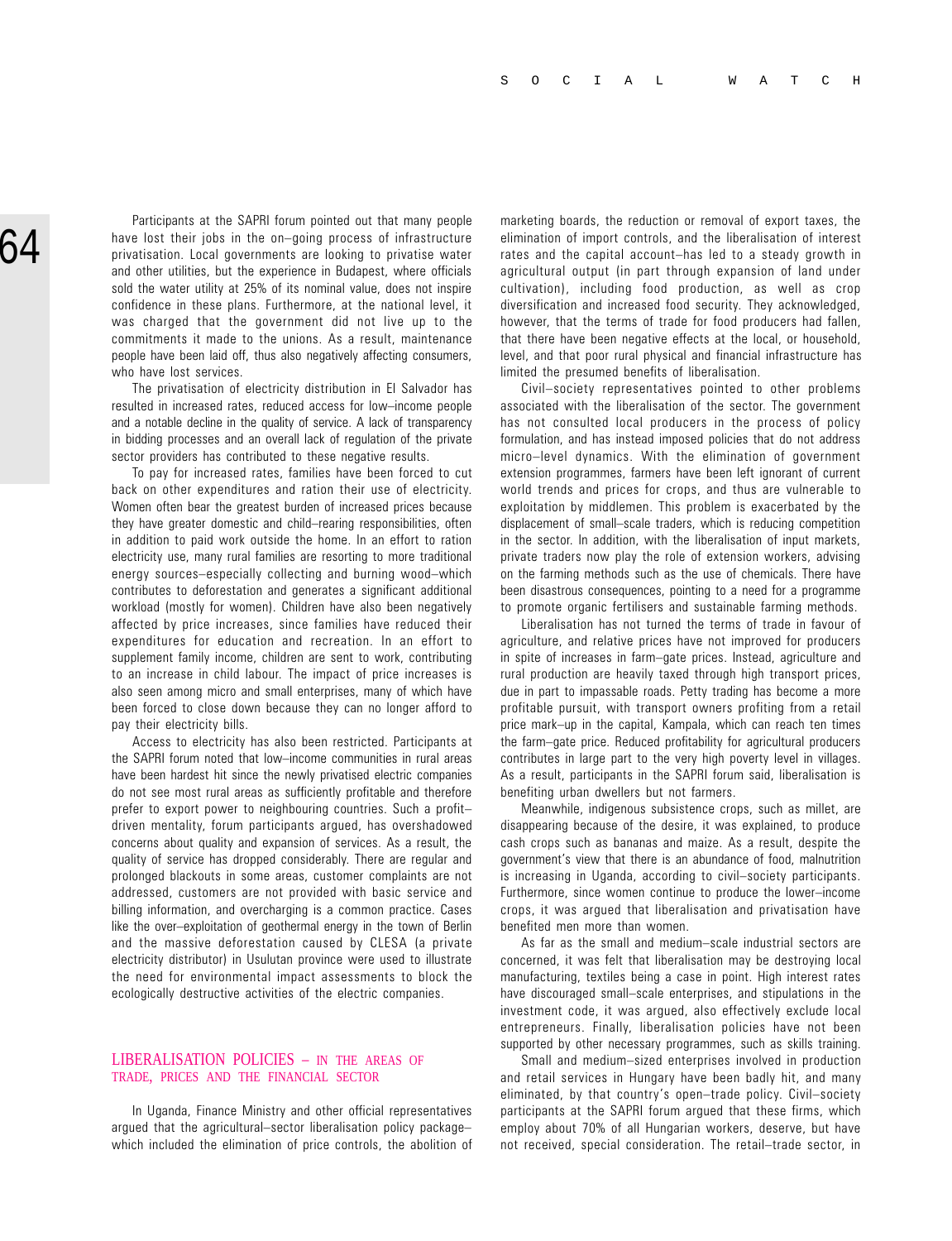particular, suffered a crisis with the arrival of supermarket chains, often from abroad. Without forward linkages to Hungarian outlets, it was explained, food production is also being destroyed. The entry of supermarket chains and cheap goods from abroad, facilitated by the privatisation process, has distorted national consumption away from local products, like milk, that are of high quality in Hungary.

The plight of small producers has been greatly exacerbated, participants explained, by the growth of unemployment and poverty and the reduction in effective demand. Under liberalisation, not only has supply dropped considerably, but domestic demand fell about 15% from 1989 to 1994, with per capita food consumption down sharply. This drop in consumption, disposable income and domestic demand is explained by the fact that some 1.5 million Hungarians have lost their jobs, minimum salaries are being taxed, and utility rates, pharmaceutical costs, school-related expenses and other household expenditures are all substantially higher because of the country's budget cuts resulting from fiscal policy reform. People were unprepared for the high unemployment caused by the reforms, and the country is badly in need of a real social policy, it was argued, but little is being done about the growing impoverishment of a significant segment of the population.

An estimated 80% of Bangladesh's population makes a living from agriculture, making this sector extremely important to any discussion of national development. Participants at the SAPRI forum expressed their concerns over the fact that liberalisation measures included in the structural adjustment programme had resulted in a disproportionately high increase in the price of inputs (including fertilisers and other import-dependent inputs such as seeds and irrigation), while agricultural product prices have stagnated. The Agriculture Minister acknowledged that the sector had been neglected as a result of the SAP and that privatisation of the fertiliser sector had led to adulteration and cheating and placed the government in the position of having to protect corrupt business people from attack by angry farmers whose crops had failed. Civil-society participants noted the polarisation and pauperisation of the peasantry as a result of the SAP and emphasized the devastating impact of the withdrawal of subsidies for the poor.

Civil-society participants at the forum in Ghana noted that under the country's SAP there has been a shift in agricultural production, with more land and resources devoted to export crops and less to domestic food production. This has led to a decline in domestic food production, reduced food security for the poor, lower agricultural investment, and increasing income disparities between export and domestic food producers, exacerbating inequalities. The removal of subsidies and cutbacks in social services have had different impacts on women and men. Women, who produce 60% of food, have suffered disproportionately from the elimination of subsidies, the drying up of credit and the surge of food imports as a result of trade liberalisation.

The flood of cheap imports along with higher input prices (resulting from the removal of subsidies) have harmed local food producers. These measures, together with high interest rates and the privatisation of the agricultural development bank, have contributed to a substantial reduction in agricultural investment, leading to declining productivity among food producers. In addition, devaluation and domestic inflation have led to higher food prices, which have not been matched by similar increases in wages. For those who still have jobs, real wages have not yet regained their 1970–74 levels. And, with increasing layoffs, the one-third of rural households which are net consumers of food are getting poorer and hungrier.

In El Salvador, the SAPRI forum addressed the issue of liberalisation of the financial system and its impact on access to credit by micro and small enterprises. It was agreed that financial sector liberalisation has led to increased intermediation costs and a reduction in credit for small and micro-enterprises, which is contributing to a concentration of wealth.

Since the structural adjustment programme was initiated, active interest rates (charged on loans) have gone way up, while passive rates (given on savings) have declined. There is also a problem with special «moratorium» rates, which are imposed on overdue loans, and the practice of charging interest on the interest on loans. This has forced many businesses into bankruptcy as their debt spirals out of control. Another result of liberalising the financial system has been the concentration of credit in the commercial and service sectors, which now get favourable treatment from financial institutions. Very little credit is channelled to strategic, although less directly profitable, sectors such as agriculture (along with other rural enterprises) and infrastructure, and the role of development banks and agencies that support these and certain industrial sectors has been considerably weakened.

Participants at the SAPRI forum argued that since the structural adjustment programme was introduced more collateral is required to receive credit, and long-term loans are harder to obtain for small-scale enterprises. For example, artisans have serious difficulties in accessing credit, even when they present national and international purchase contracts, because the banks refuse to recognise these contracts as collateral. Women also have a harder time getting credit because of the strict requirements set by banks. The financial system offers no special programmes for small-scale or women-owned enterprises, further contributing to the concentration of credit in the hands of a small number of already favoured businesses and economic sectors.

#### LABOUR MARKET REFORM – INCREASED FLEXIBILITY FOR EMPLOYERS AT WORKERS' EXPENSE

The policy of introducing more flexibility into the labour market in El Salvador has had a number of negative consequences for workers and their families. The policy encourages increased use of temporary, part-time workers, which has made employment more unstable. Work hours have also become more «flexible», often leading to longer work days with no overtime pay. A recurring problem, according to forum participants, is the firing of union workers and their replacement soon after with non-union employees. In the countryside, there is an increasing reliance on temporary day labourers, creating greater instability for rural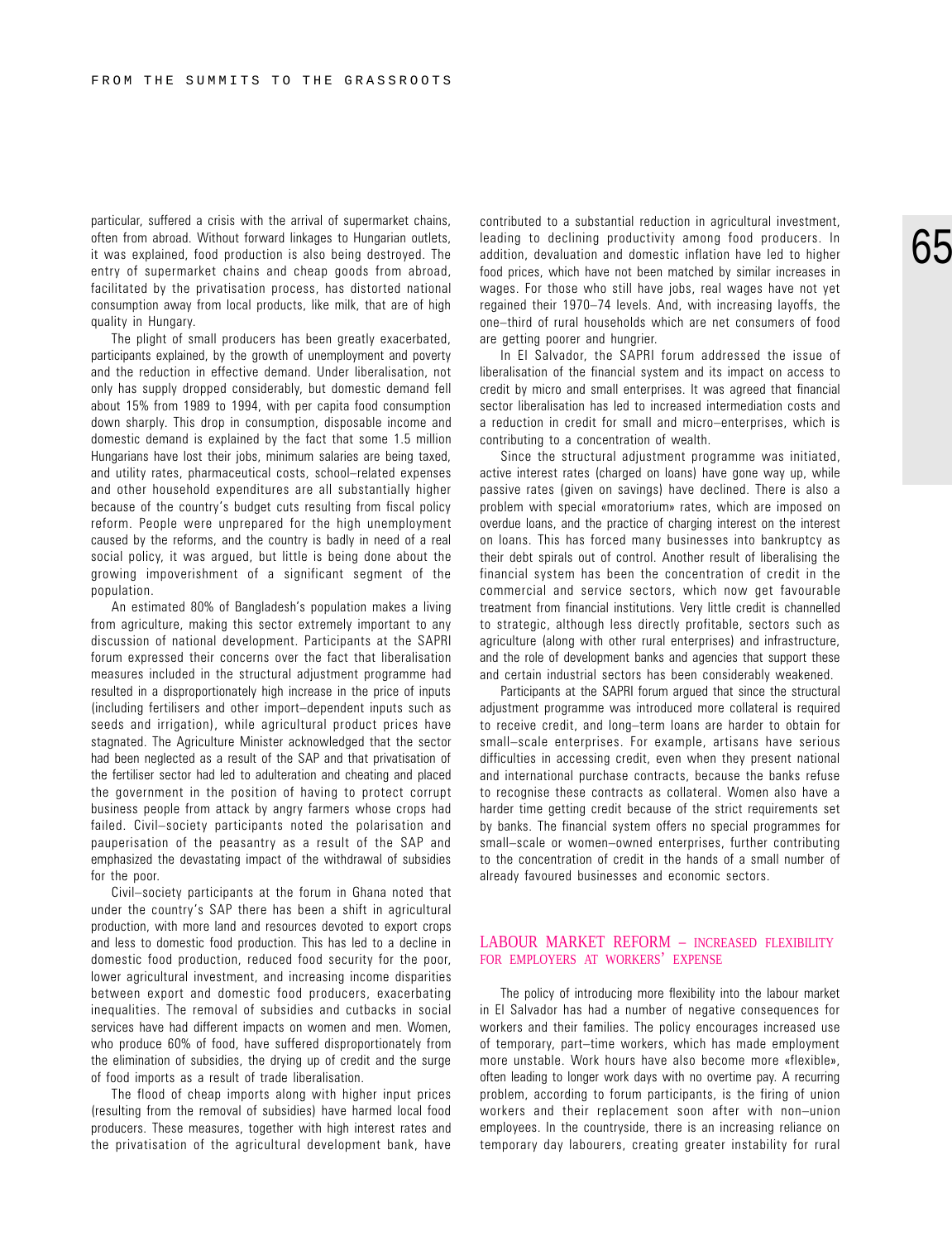families. In response, family members are migrating in larger numbers to already overcrowded urban areas, exacerbating social and environmental problems. It was pointed out that women are usually the greatest victims of labour violations after migration since they are forced to work in maquila assembly plants or as domestic workers, where even basic labour laws are often unenforced.

The policy of liberalising wages has resulted in declining purchasing power. There were numerous complaints among forum participants that companies, taking advantage of the abundance of manual labour, do not comply with minimum wage laws. What's more, increased efficiency and productivity is rarely rewarded with higher wages. Low salaries and long work days are having a harmful effect on workers' health and nutrition and making it increasingly difficult for workers to find affordable housing. More and more children are now entering the labour force in an effort to supplement declining family incomes. These children are usually forced to drop out of school to take jobs that pay «apprentice» salaries far below the minimum wage, although their duties are similar to those of regular, adult employees.

### FISCAL POLICY – USER FEES AND PUBLIC EXPENDITURE CUTS IN EDUCATION AND HEALTH CARE

Civil-society participants in the SAPRI forum in Uganda indicated that cost-sharing policies for service provision represents a major problem, rendering hospitals and institutes of higher education too costly for the poor. People testified that those who cannot pay for critical health care simply die. Cost-sharing is also poorly administered in the hospitals. In areas where people are unable to pay, local hospitals are closed down. It was also pointed out that low morale exists among civil servants due to the absence of a living wage, job insecurity and freezes on salaries and wages. Current budget ceilings also constrain the ability to respond to the need to improve poor quality services.

Social expenditures in Hungary fell, as did their real value, through 1996. With social services cut, more family needs have had to be covered by household funds. At the same time, however, incomes decreased and some 70% of the Hungarian people lost at least 40% of their real wages. Many are now spending as much as 80% of their income on rent. Some households went «bankrupt» as their incomes fell, many people are living off their assets or savings, and many pensioners have been forced out of their homes.

Public expenditure cuts have had additional and far-reaching negative effects in specific areas of activity, including housing, education and health. Low-cost housing loans have been eliminated, constraining housing construction despite population pressures. In the area of social services, cuts in education spending radically reduced teachers' salaries by 40% from 1992 to 1997 and 8,000 employees were dismissed, undermining the viability of the education system. Public expenditure on health-care has been reduced to a ranking of 21 out of the 26 Hungarian budget sectors, meaning, among other things, that there is a huge problem due to reliance on out-dated equipment. Finally, public-sector lay-offs are sharply increasing unemployment among women, many of whom have been unable to find their way back into the labour market, according to forum participants.

In Bangladesh, the SAPRI forum presented a summary of the key issues that had emerged from regional and focus group consultations. These issues included: cutbacks in public services in the social sector; increased income inequality; and reduced access by poor and vulnerable groups to health and education as a result of a greater emphasis on private providers and increased user fees.

Civil-society participants in the forum in Ghana noted that the overall quality of the country's educational system has declined since the onset of the adjustment programme. The imposition of user fees has led to reduced enrollment rates, particularly in rural areas. There is a 40% drop-out rate in primary school, while total enrollment at the tertiary level is under 50,000. Many children have been pulled out of school to contribute to family income, leading to concerns that by the year 2020 Ghana's population will be largely illiterate. In addition, user fees have led to even greater inequalities both between and within communities, as the better off increase their educational levels and the poor fall even farther behind. Those families who do manage to scrape together the money to pay the fees find that they have to cut back on essential household expenditures.

Retrenchment in the civil service and a decline in the real wages of teachers have led to higher student-teacher ratios. Reforms did not address the difficult working conditions teachers face, which have led to declining morale. Meanwhile, budget cuts have caused widespread shortages of textbooks. These factors, combined with the imposition of user fees, have led to an erosion of confidence in the public school system, causing those parents who can afford it to send their children to private schools, further undermining the viability of the public school system. The impact of these policies is often more severe for women and girls. A government representative acknowledged that because women are the poorest of poor, SAP policies have contributed to reduced education for girls and increased their poverty, often driving them to prostitution.

While funding for health care increased in the early years of the SAP, it has since declined. According to the civil-society participants, most of the country's improvements in life expectancy and infant mortality can be attributed to programmes and policies promoted by UNICEF and WHO. The quality of health care has also been undermined by retrenchment. There are large discrepancies in the quality of care between rural and urban areas, as well as a large north-south divide. Access to services is still limited. Meanwhile, cost-recovery measures in the health-care sector were implemented at a time when many people had been laid off and income levels were extremely low. The introduction of user fees has thus led to reductions in outpatient attendance by up to 33%, particularly in rural areas. Many poor people are turned away for lack of funds. The payment arrangements are cumbersome, too much staff time is devoted to collecting fees, and the funds that are collected are often misused. The poor are simply being priced out of hospital care, and a two-tiered healthcare system now exists, with better facilities for those who can